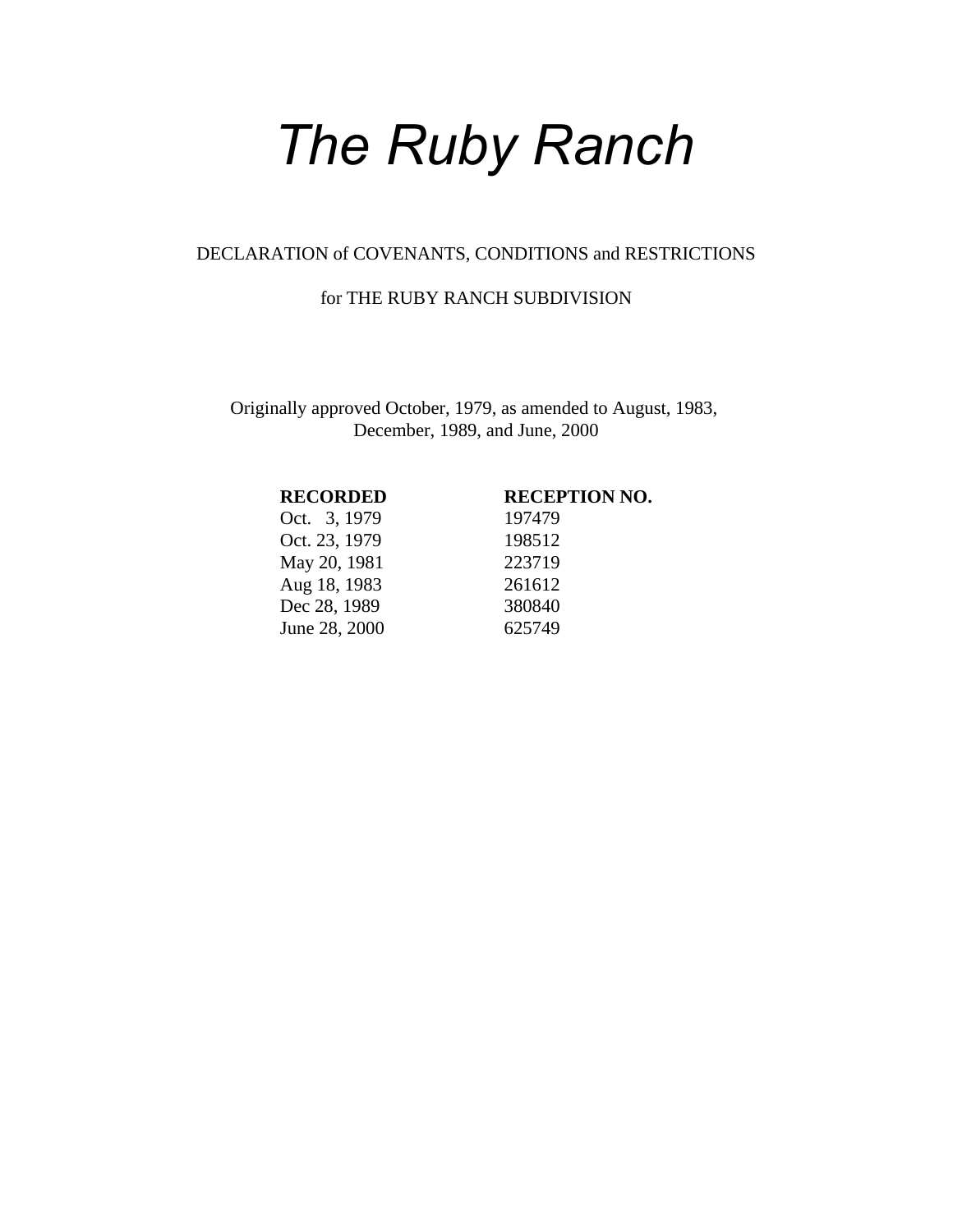#### DECLARATION of COVENANTS, CONDITIONS and RESTRICTIONS for THE RUBY RANCH FILINGS NUMBER 1 and 2

THIS DECLARATION, made on the date hereinafter set forth by JMC Co and the Shirley Company, hereinafter referred to as "Declarant".

#### WITNESSETH:

WHEREAS, Declarant is the owner of certain property in the County of Summit, State of Colorado, which is more particularly described as: The Ruby Ranch Filings Number 1 and 2. Such property shall hereafter be referred to as "The Ruby Ranch".

NOW THEREFORE, Declarant hereby declares that all of the property described above shall be held, sold and conveyed subject to the following easements, restrictions, covenants, and conditions, which are for the purpose of protecting the value and desirability of, and which shall run with the real property and be binding on all parties having any right, title or interest in the described properties or any part thereof, their heirs, successors and assigns, and shall inure to the benefit of each owner thereof.

### ARTICLE 1 - PURPOSE OF COVENANTS

Section 1. General Requirements. It is the intention of the Declarant expressed by its execution of this instrument, that the lands within the subdivision be developed and maintained as a highly desirable rural residential area. It is the purpose of these covenants that the present natural beauty, the natural growth and native setting and surroundings of the subdivision shall always be protected insofar as it is possible in connection with the uses and structures permitted by this instrument. It is of primary intent that the seclusion of each home site in the subdivision from neighboring home sites shall be protected insofar as is possible.

#### ARTICLE II - DEFINITIONS

"Association" shall mean and refer to the Ruby Ranch Owners Association, its successors and assigns.

"Owner" shall mean and refer to the record owner, whether one or more persons or entities, of a fee simple title to any Lot which is a part of the Property, including contract sellers, but excluding those having such interest merely as security for the performance of an obligation.

"Property" initially shall mean and refer to Filings 1 and 2 of The Ruby Ranch, Summit County, Colorado, and shall mean, refer to and include any additional filings of The Ruby Ranch as may be annexed pursuant to Article XII, Section 5 hereof, and such additions thereto as may hereafter be brought within the jurisdiction of the Association.

"Common Area" shall mean all real property, except roads (including the improvements thereto) owned by the Association for the common use and enjoyment of the owners. Tracts "A"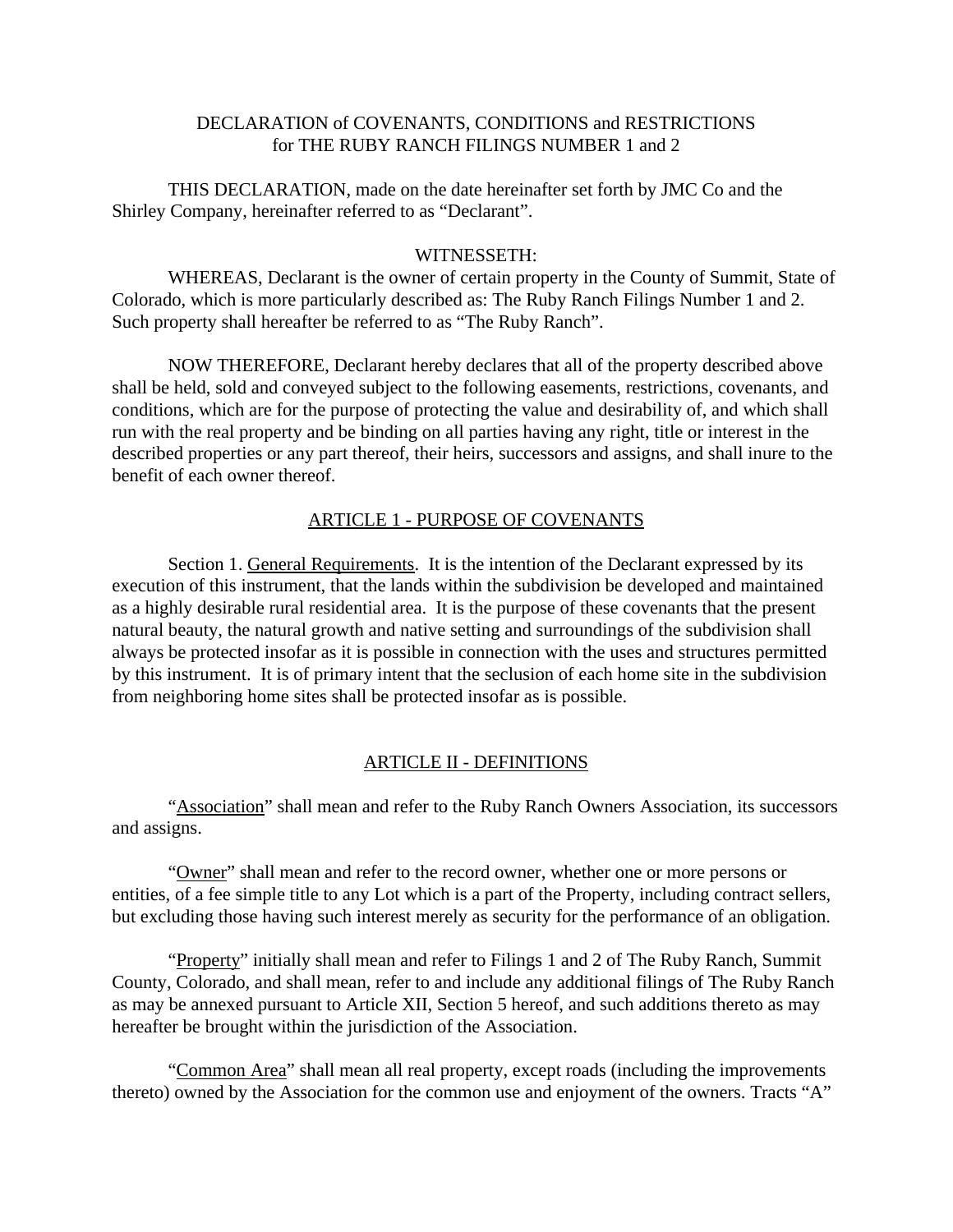through "U" shall be conveyed to the Association at such time as a minimum of 75% of the lots in the subdivision have been sold.

"Lot" shall mean and refer to any plot of land shown upon any recorded subdivision map of the Property with the exception of the Common Area tracts.

"Declarant" shall mean and refer to JMC Co and the Shirley Company, their successors and assigns.

#### ARTICLE III - PROPERTY RIGHTS

Section 1. Platted Roads are Private. All platted roads in the subdivision are owned by the Association and are private roads for access to all lots within the subdivision by owners and their guests and emergency vehicles of public agencies. All costs of construction shall be paid by the Declarant so long as a Class B membership exists and all maintenance including snowplowing shall be performed by the Willow Brook Metropolitan District. No costs of road maintenance shall be borne by Summit County. The only exceptions to the above are those portions of Willowbrook Road and North Ruby Road (extended) that may, in the future, provide public access to abutting National Forest lands.

Section 2. Owners' Easements of Enjoyment. Every owner shall have a right and easement of enjoyment in and to the Common Area tracts which shall be appurtenant to and shall pass with the title to every Lot, subject to the following provisions:

(a) Common area tracts identified by letter shall remain in ownership of the declarant until 75% of the lots in the subdivision as platted and recorded are deeded to private owners. At such time the common area tracts shall be deeded by the Declarant to the Association.

(b) The right of the Association to charge reasonable admission and other fees for the use of any recreational facility situated upon the Common Area.

(c) The right of the Association to suspend the voting rights and right to use the recreational facilities by an owner for any period during which any assessment against his lot remains unpaid; and for a period not to exceed 60 days for any infraction of its published rules and regulations.

(d) The right of the Association to dedicate or transfer all or any part of the Common Area to any public agency, authority or utility for such purposes and subject to such conditions as may be agreed to by the members. No such dedication or transfer shall be effective unless an instrument agreeing to such dedication or transfer signed by twothirds of each class of members has been recorded.

(e) The right of the Association to enter into written contracts allowing certain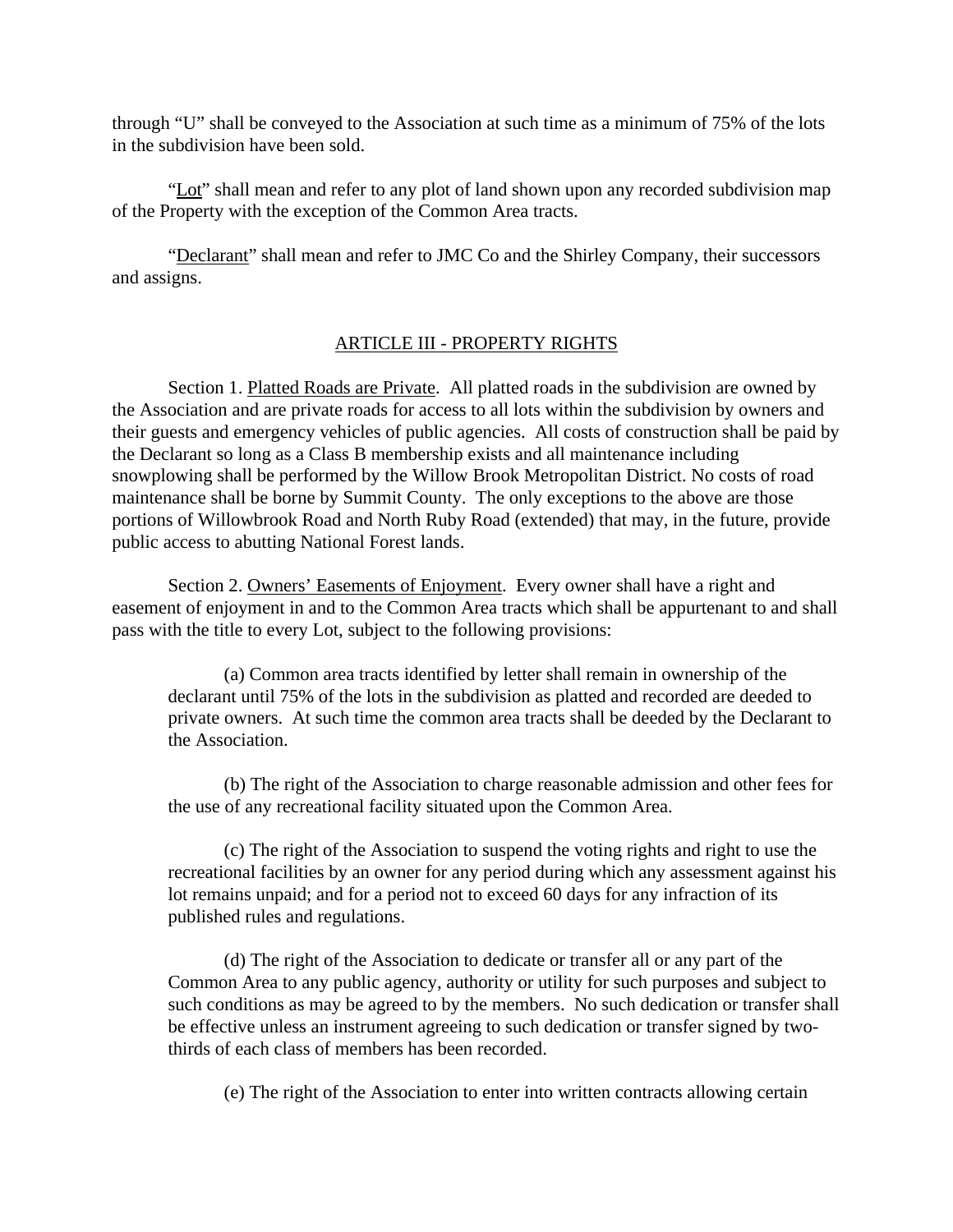equestrian activities on the common area designated Track K which, in the opinion of the Board of Directors of the Association, enhance the concept of The Ruby Ranch subdivision remaining a working Ranch. By way of illustration, but not limitation, such activities might include grazing horses, recreational activities like barbeques, temporary meeting tents, baseball or horseshoe games, family reunion parties, sleigh and hay rides, and guided horseback rides. Each contract so entered into by the Association may not exceed three years duration; however, each contract would be subject to renewal of an additional term at the discretion of the Board of Directors of the Association.

Section 3. Delegation of Use. Any owner may delegate, in accordance with the By-Laws, his right of enjoyment to the Common Area and facilities to the members of his family, his tenants, or contract purchasers who reside on the property.

Section 4. Stockponds West Access Easement. Owners of property in the Willowbrook Meadows Subdivision and the Stockponds Subdivision, a 67.4-acre tract annexed to the Town of Silverthorne by whatever name it becomes known as, and owners of The Ruby Ranch subdivision shall have an access easement into the area known as the Stockponds West, a 50.1 acre tract north of The Ruby Ranch as provided and limited by the Easement Deed granted and recorded by JMC Co. Said access for the Willowbrook Meadows Subdivision and the Stockponds Subdivision shall be along routes to be designated and marked by JMC Co from those subdivisions. Owners of property in The Ruby Ranch subdivision shall have access to this easement only by way of a trail located in Tract R. The owners of lots 42R, 46, 47, and 52, Filing 2, shall also have access to the Stockponds Open Easement at any point along the contiguous property line with said easement on the northerly boundary of said lots. Said access for owners of property in any of the three subdivisions shall be limited to pedestrian traffic only and specifically excludes any motorized or other vehicles (such as mountain bikes) of any type. Horses may be permitted only on a specific route designed for such use and only if signs designating such horse route are placed by JMC Co or its successor. Dogs may be permitted only if they are on a leash no longer than six (6) feet. Guests of owners of any of the three subdivisions shall be permitted only if accompanied by a member of the immediate family of an owner in one of the subdivisions and may be required to produce reasonable evidence of such ownership. Any owner who does not cooperate with the limitations and identification procedures may be denied access to said easement. The Association for each subdivision, or a future similar entity designated for the Stockponds Subdivision, shall have the burden of restoring any damage done through use of the easement.

#### ARTICLE IV - THE RUBY RANCH OWNERS ASSOCIATION MEMBERSHIP and VOTING RIGHTS

Section 1. Formation of the Ruby Ranch Owners Association. Prior to the conveyance of any lot in the subdivision the Association shall be formed as a Colorado corporation not for profit, as provided by the Statutes of the State of Colorado. Articles of Incorporation are recorded in the records of Summit County, Colorado, are presently in effect, and shall be filed with the Secretary of State. They may be amended from time to time and such amendments shall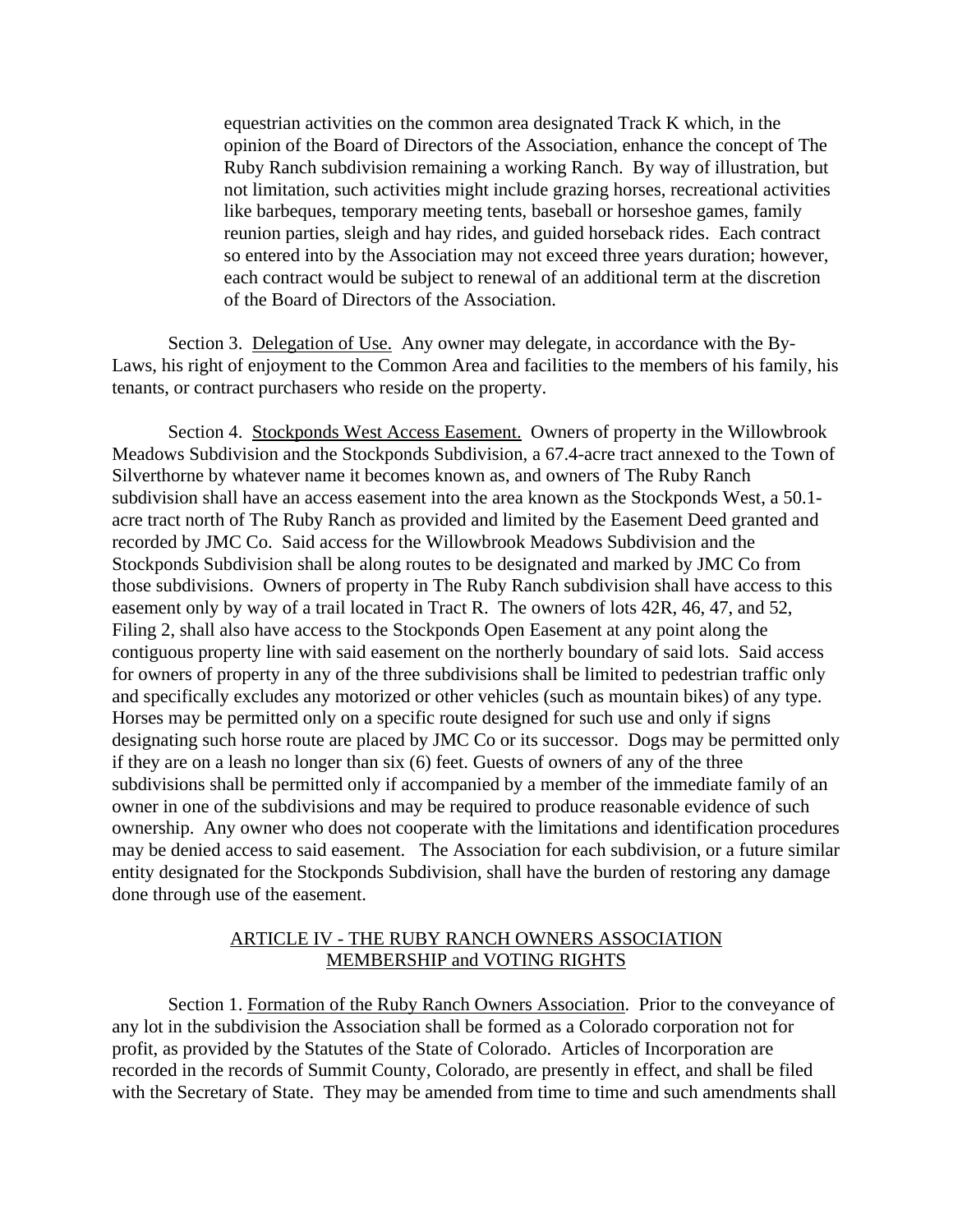be recorded in Summit County, Colorado records. A Board of Directors shall be established in accordance with the Articles, and the Association shall establish by-laws for each separate tract.

Section 2. Membership in the Association. Every owner of a lot which is subject to assessment shall be a member of the Association. Membership shall be appurtenant to and may not be separated from ownership of any lot which is subject to assessment. The owners of separate tracts containing attached or detached residential units shall each be considered full members of the Association and subject to full assessment for each separate tract.

Section 3. Voting Rights of Members of the Association . The Association shall have two classes of voting membership:

Class A. Class A member(s) shall be all owners, with the exception of the Declarant, and shall be entitled to two votes for each lot (as originally platted by Declarant) owned. When more than one person holds an interest in any such lot, all such persons shall be members. The vote for such lot shall be exercised as they determine but in no event shall more than two votes be cast with respect to any such lot. At such time as any lot (as originally platted by Declarant) is resubdivided into two lots, then each of the two resubdivided lots shall be entitled to one vote.

Class B. The Class B member(s) shall be the Declarant and shall be entitled to six (6) votes for each lot (as originally platted by Declarant) owned. At such time as any lot (as originally platted by Declarant) is resubdivided into two lots, then each of the two resubdivided lots shall be entitled to one vote. The Class B membership shall cease and be converted to Class A membership on the happening of either of the following events, whichever occurs earlier:

- (a) When the total votes outstanding in the Class A membership equal the total votes outstanding in the Class B membership, or
- (b) One December 31, 1987.

Section 4. Notice and Quorum for Meetings. Written notice of any annual or special meeting shall be sent to all members not less than 15 days nor more than 50 days in advance of the meeting. The presence of members or of proxies entitled to cast one-tenth (1/10) of all the votes of each class of membership shall constitute a quorum. If the required quorum is not present, or represented at the meeting, the members entitled to vote thereat shall have power to adjourn the meeting without notice other than announcement at the meeting, until a quorum as aforesaid shall be present or represented.

# ARTICLE V - COVENANT for MAINTENANCE ASSESSMENTS

Section 1. Creation of the Lien and Personal Obligation of Assessments. The Declarant, for each lot owned within the Property, hereby covenants, and each owner of any lot by acceptance of a deed therefor, whether or not it shall be so expressed in such deed, is deemed to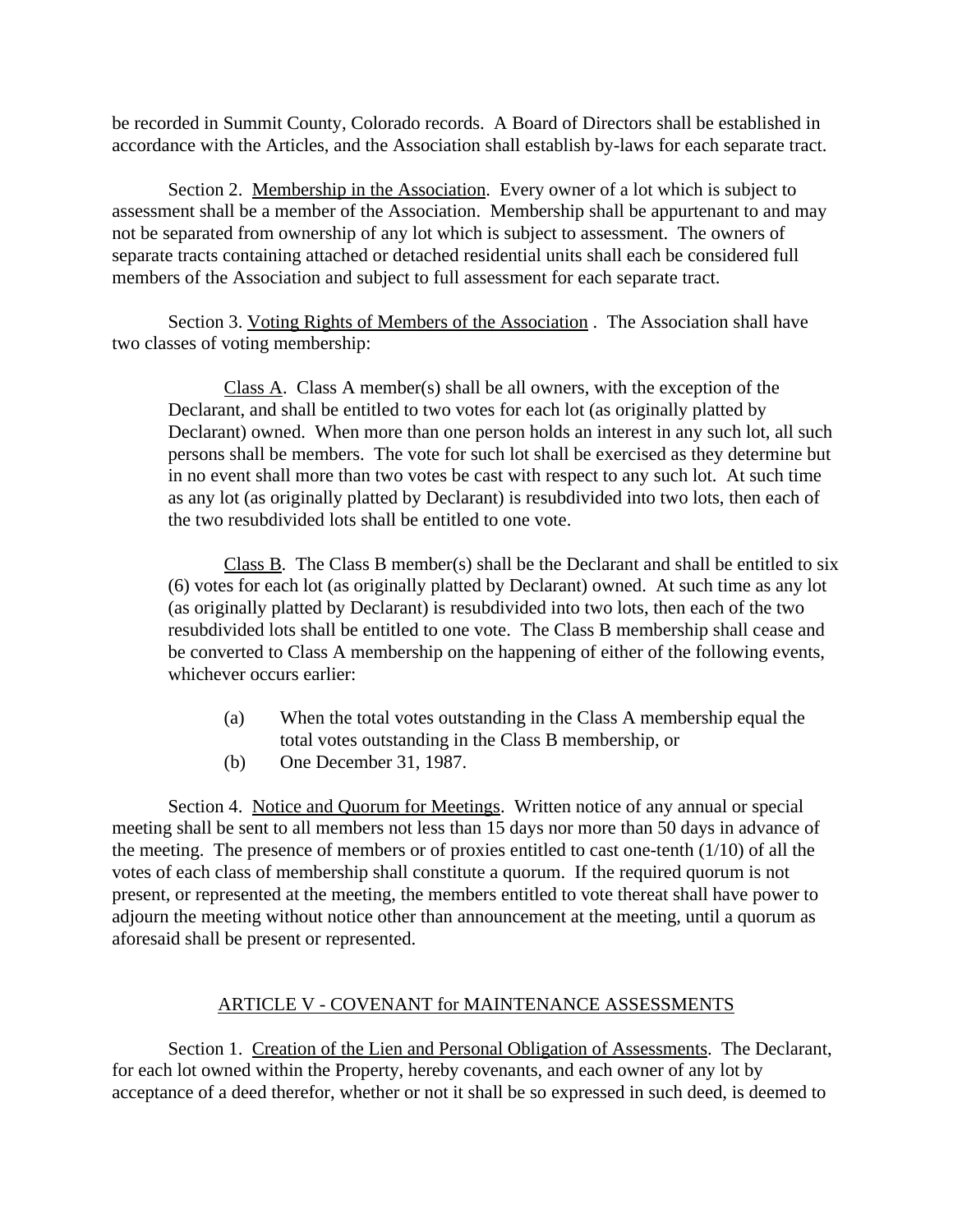covenant and agree to pay to the Association: (1) annual assessments or charges, and (2) special assessments for the capital improvements, such assessments to be established and collected as hereinafter provided. The annual and special assessments, together with interest, costs and reasonable attorney's fees, shall be a charge on the land and shall be a continuing lien upon the property against which each such assessment is made. Such lien may be foreclosed in the manner provided for foreclosure of mortgages on real estate by the law and court rules then in effect in the State of Colorado. Each such assessment, together with interest, costs, and reasonable attorney's fees, shall also be the personal obligation of the person who was the Owner of such property at the time when the assessment fell due. The personal obligation for delinquent assessments shall not pass to his successors in title unless expressly assumed by them.

Section 2. Purpose of Assessments. The assessments levied by the Association shall be used exclusively to promote the recreation, health, safety and welfare of the residents in the Property and for the improvement and maintenance of the platted private roads and the Common Area.

Section 3. Maximum Annual Assessment. Until January 1 of the year immediately following the conveyance of the first lot to an owner, the maximum annual assessment shall be One Hundred Twenty Dollars (\$120.00) per lot. From and after January 1 of the year immediately following the conveyance of the first lot and an owner, the annual assessment shall be set by the Board of Directors as provided herein in such amount as is adequate to maintain the roads and provide for such other needs of the Association's properties as determined by the Board of Directors.

Section 4. Special Assessments for Capital Improvements. In addition to the annual assessments authorized above, the Association may levy, in any assessment year, a special assessment applicable to that year only for the purpose of defraying, in whole or in part, the cost of any construction, reconstruction, repair or replacement of a capital improvement upon the Common Area, including fixtures and personal property related thereto, provided that any such assessment shall have the assent of two-thirds (2/3) of the votes of each class of members who are voting in person or by proxy at a meeting duly called for this purpose.

Section 5. Uniform Rate of Assessment. Both annual and special assessments must be fixed according to the acreage per lot or the original selling price or such other criteria as may be determined by the Board of Directors provided the system used is uniform and fair and applies equally to all private lots. All assessments may be collected on a monthly basis.

Section 6. Date of Commencement of Annual Assessments: Due Dates. The Board of Directors shall fix the amount of the annual assessment against each lot at least thirty (30) days in advance of each annual assessment period. Written notice of the annual assessment shall be sent to every owner subject thereto. The due dates shall be established by the Board of Directors. The Association shall, upon demand, and for a reasonable charge, furnish a certificate signed by an officer of the Association setting forth whether the assessments on a specified lot have been paid. A properly executed certificate of the Association as to the status of assessments on a lot is binding upon the Association as of the date of its issuance. No lot may be assessed unless and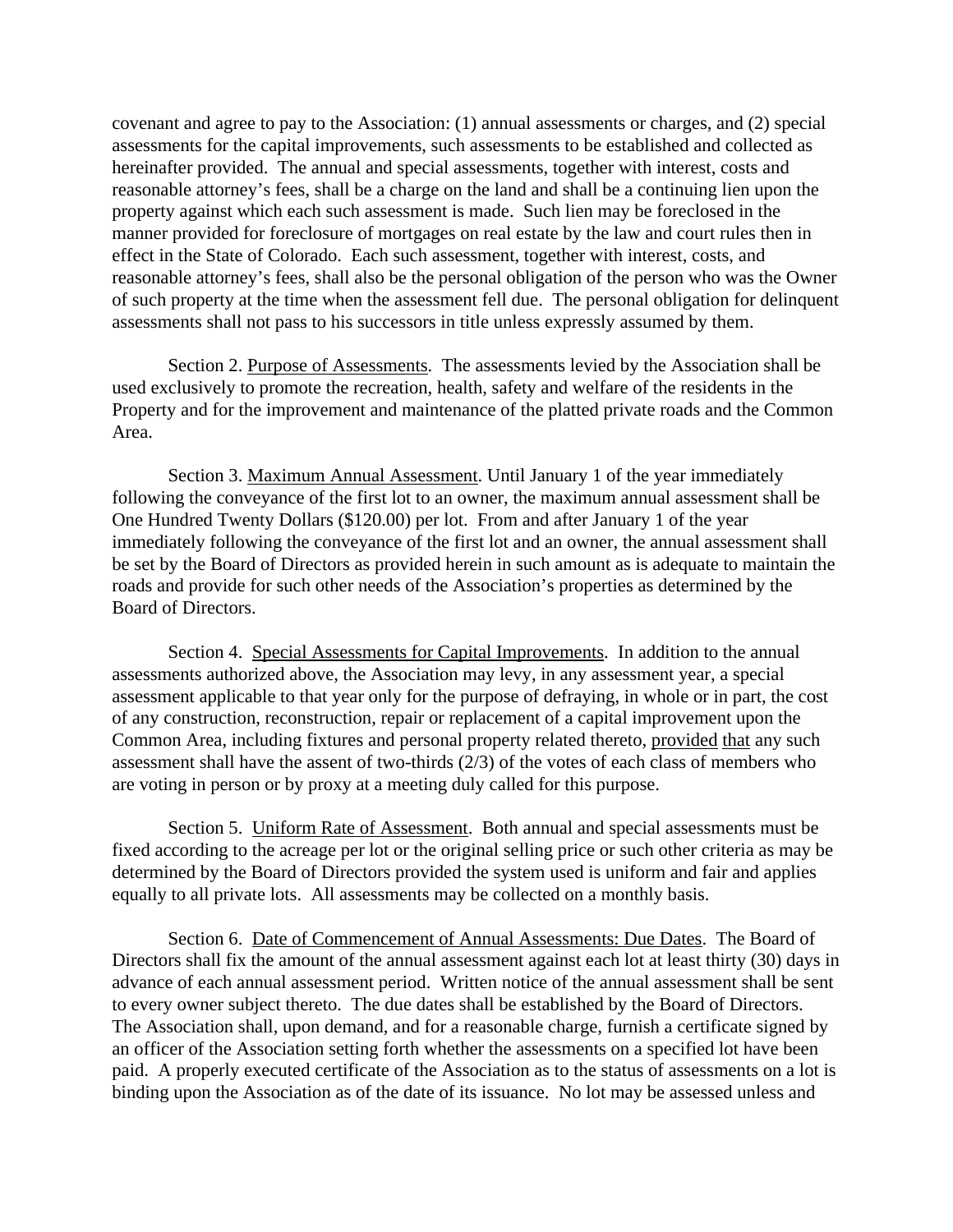until it is a part of a plat properly approved and recorded with the Summit County Clerk and Recorder.

Section 7. Effect of Nonpayment of Assessments: Remedies of the Association. Any assessment not paid within thirty (30) days after the due date shall bear interest from the due date at the rate of 18 percent per annum. The Association may bring an action at law against the owner personally obligated to pay the same, or foreclose the lien against the property. No owner may waive or otherwise escape liability for the assessments provided for herein by non-use of the Common Area or abandonment of his lot. In the event an action at law or foreclosure is necessary to collect the assessment, the Association may collect its costs of collection, including reasonable attorney's fees and court costs.

Section 8. Subordination of the Lien to Mortgages. The lien of he assessments provided for herein shall be subordinate to the lien of any first mortgage or first deed of trust. Sale or transfer of any lot shall not affect the assessment lien. However, the sale or transfer of any lot pursuant to mortgage foreclosure or any proceeding in lieu thereof, shall extinguish the lien of such assessments as to payments which became due prior to such a sale or transfer. No sale or transfer shall relieve such lot owner from liability for any assessments thereafter becoming due or from the lien thereof.

Section 9. Special Services District. Upon vote of membership of the Association, the Association may convey to a special services district, such as a water and sanitation district or a metropolitan services district, the responsibility for water and other utility services, road construction and maintenance and such recreational facilities and other functions as permitted by statute and approved by the board of directors of said district.

#### ARTICLE VI - ARCHITECTURAL COMMITTEE

Section 1. Architectural Committee. The Architectural Committee shall mean three persons with specific experience in mountain home planning and building appointed by the Board of Directors of the Association, a Colorado corporation not for profit, as presently constituted and shall be constituted from duties, and responsibilities set out in this instrument.

Section 2. Approval by Architectural Committee. No improvements of any kind, including but not limited to dwelling houses, barns, stables, out-buildings, swimming pools, tennis courts, ponds, access roads, parking areas, fences, walls, garages, drives, antennas, flagpoles, curbs and walks, shall be ever constructed or altered on any lands within the subdivision, nor may any vegetation be altered or destroyed nor any landscaping performed on any tract, unless the complete architectural plans for such construction or alteration or landscaping are approved in writing as to the harmony of external design and location in relation to topography, tree cover and buildings on surrounding lots, by the Architectural Committee prior to the commencement of such work.

All buildings must be located substantially within buildable areas assigned to each lot as shown on a development guide map provided for each lot.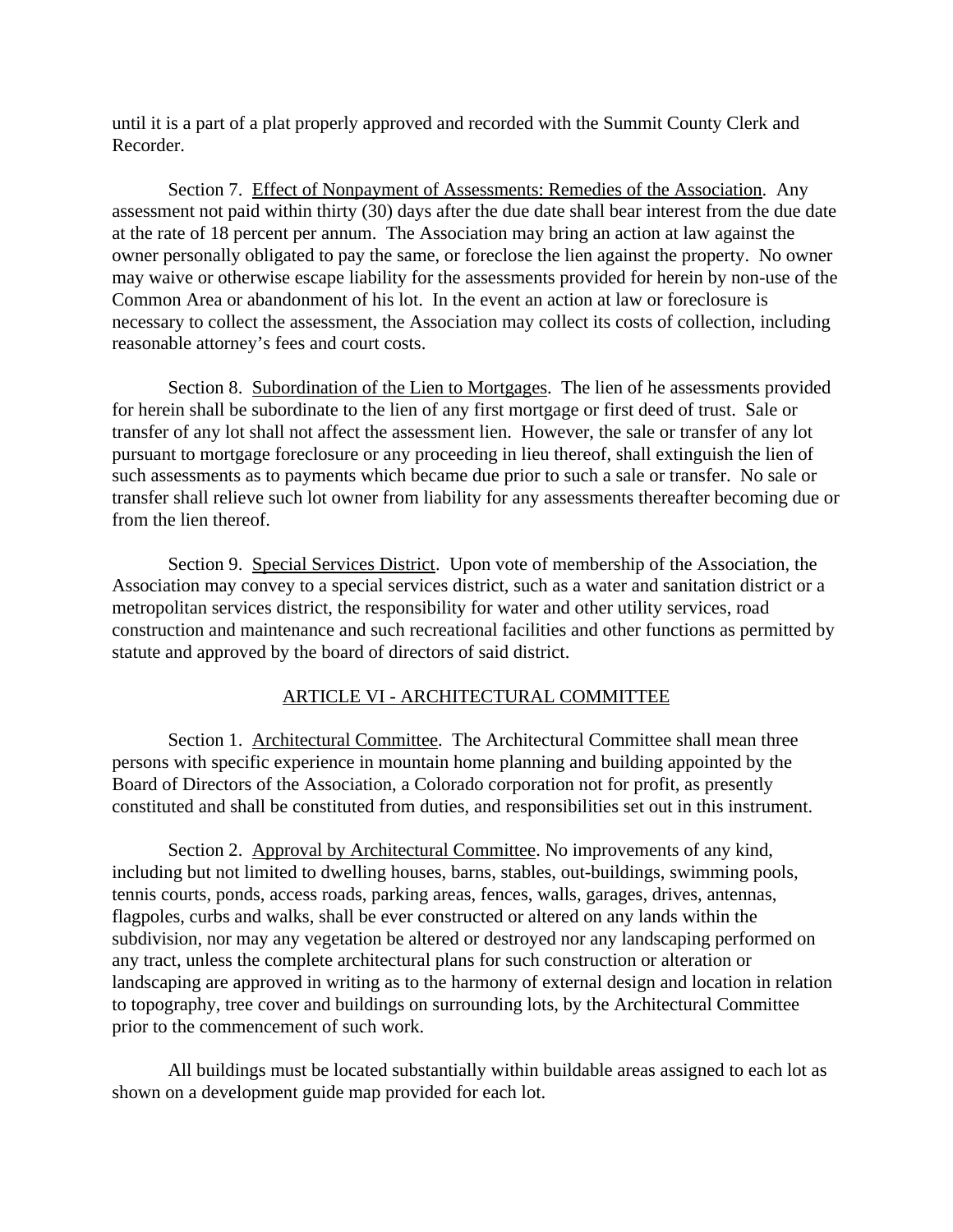The Architectural Committee may establish guidelines and policies for specific design criteria from time to time as needed to insure the architectural integrity of the subdivision. In the even the Architectural Committee fails to take any action within 30 days after complete architectural plans for such work have been submitted to it, then all of such submitted architectural plans shall be deemed to be approved. In the event the Architectural Committee shall disapprove any architectural plans, the person or association submitting such architectural plans may appeal the matter to the next annual or special meeting of the members of the Association, where a vote of at least two-thirds of the votes entitled to be cast at said meeting shall be required to change the decision of the Architectural Committee.

Section 3. Variance. Where circumstances, such as topography, location of property lines, location of trees and brush, or other matters require, the Architectural Committee may recommend reasonable variances in writing as to any of the covenants contained in this instrument, on such terms and conditions as it shall determine to be appropriate, to the Board of Directors of the Association. If the Board of Directors does not disapprove the recommendation, in writing, within 30 days of receipt of same, it shall be deemed granted and approved by the Board of Directors.

Section 4. General Requirements. The Architectural Committee shall exercise its best judgement to see that all improvements, construction, landscaping and alterations on the lands within the subdivision conform and harmonize with the natural surroundings and with existing structures as to external design, materials, color, siting, height, topography, grade, and finished ground elevation. The Architectural Committee shall protect the seclusion of each home site from other home sites insofar as possible.

Section 5. Preliminary Approvals. Person or associations who anticipate construction improvements on lands within the subdivision whether they already own lands in The Ruby Ranch or are contemplating the purchase of such lands, may submit preliminary sketches of such improvements to the Architectural Committee for informal and preliminary approval or disapproval, but the Architectural Committee shall never be finally committed or bound by any preliminary or informal approval or disapproval until such time as complete architectural plans are submitted and approved or disapproved.

Section 6. Architectural Plans. The Architectural Committee shall disapprove any architectural plans submitted to it which are not sufficient for it to exercise the judgment required of it by these covenants.

Section 7. Architectural Committee Not Liable. The Architectural Committee shall not be liable in damages to any person or association submitting any architectural plans for approval, or to any owner or owners of land within The Ruby Ranch, by reason of any action, failure to act, approval, disapproval, or failure to approve or disapprove, with regard to such architectural plans. Any person or association acquiring title to any property in the subdivision, or any person or association submitting plans to the Architectural Committee for approval, by so doing does agree and covenant that he or it will not bring any action or suit to recover damages against the Architectural Committee, its members as individuals, or its advisors, employees, or agents.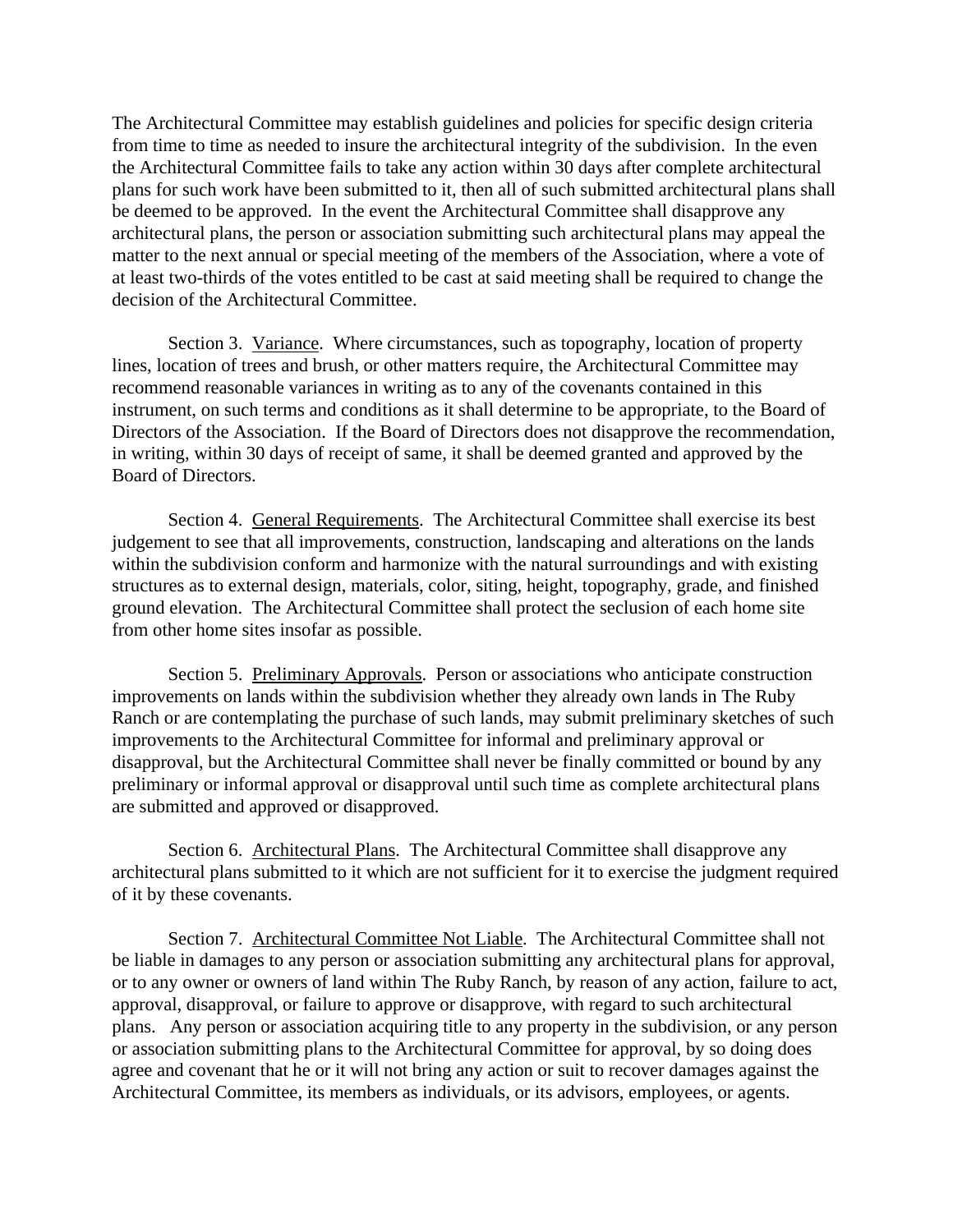Section 8. Written Records. The Architectural Committee shall keep and safeguard for at least five years complete permanent written records of all applications for approval submitted to it (including one set of all architectural plans so submitted) and of all actions of approval or disapproval and all other actions taken by it under the provisions of this instrument.

#### ARTICLE VII - GENERAL RESTRICTIONS on ALL TRACTS

Section 1. Zoning Regulations. No lands within the subdivision shall ever be occupied or used for any structure or purpose or in any manner which is contrary to either the zoning regulations of Summit County, Colorado, or the approved Master Plan for The Ruby Ranch.

Section 2. No Mining, Drilling or Quarrying. No mining, quarrying, tunneling, excavating, or drilling for any substances within the earth, including oil, gas, minerals, gravel, sand, rock and earth, shall ever be permitted within the limits of the subdivision, except for drilling for water for domestic use when such drilling is done by a duly constituted water and sanitation or metropolitan services district.

Section 3. Home Office/Business. Individual lots within the subdivision may be used for a home office/business which is defined as a commercial enterprise conducted by a person in his residence. No other commercial enterprise or business shall be allowed. In order for a commercial activity to be considered as a home office/business within the meaning of this section, the following criteria shall be met:

(a) The activity shall be located on the same lot as the residence of the person conducting the home office/business, and the activity shall be entirely contained within the person's residence. The location of the home office/business shall not interfere with the provision of required parking spaces.

(b) The activity is carried on by the person(s) who reside(s) at this location

(c) The activity is incidental and secondary to the use of the property for residential purposes. The amount of space used for the activity does not exceed 20% of the total building square footage contained on the property or 1000 square feet, whichever is less.

(d) The activity does not result in any objectionable noise, fumes, dust or electrical disturbance, nor does it increase traffic volumes or the amount of parking in the immediate neighborhood.

(e) The activity does not include any window or outdoor display of goods, stock in trade, or other commodities, and does not include any retail sales on the premises. A dwelling unit where a home office/business is located shall not be used as a point for customer visits, pick-ups or deliveries. The outdoor storage of goods, stock in trade and other commodities shall be prohibited.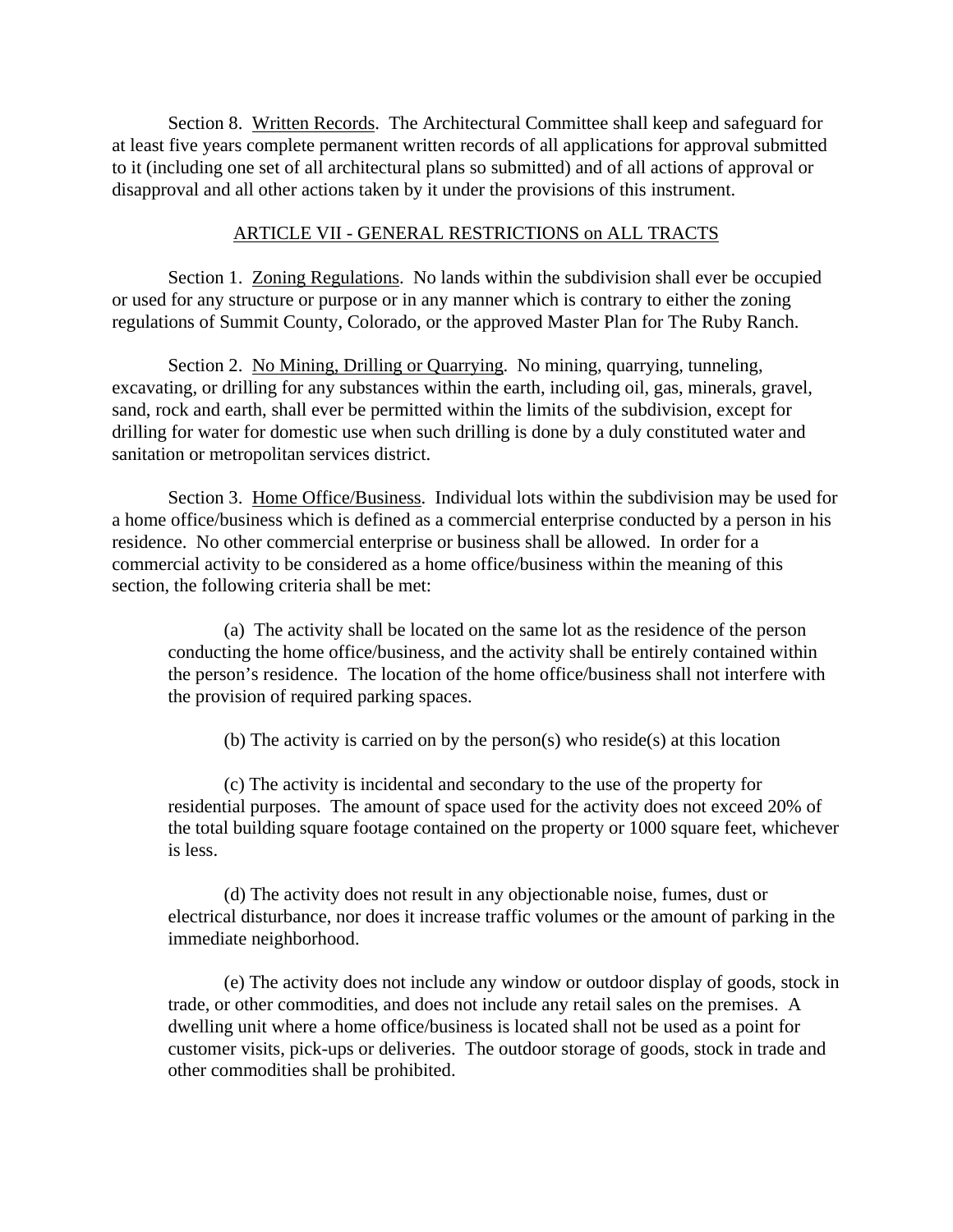(f) In no event shall any sign advertising the office/business be allowed.

(g) Prior to opening the home office/business, the person desiring to open the home office/business shall have notified the Association and requested approval of the home office/business. The home office/business may not be conducted without the approval of the Board of Directors of the Association. The Board of Directors of the Association has the authority to determine whether or not a particular enterprise qualifies as a home office/business and meets the requirements of these covenants.

(h) Certain businesses and commercial enterprises are specifically excluded from the criteria for a home office/business. The specific businesses which shall be excluded are by way of illustration, but not limitation: no store of any kind, no hospital, sanatorium, or other place for the care of treatment of the sick or disabled, physically or mentally; nor any public theater, bar, restaurant, or other public place of entertainment; nor any church; no children's daycare, or any residential building housing more than two families shall ever be construed, opened, or permitted to remain within the subdivision.

Section 4. Signs. No advertising signs, billboards, unsightly objects, or nuisances shall be erected, altered, or permitted to remain on any lot or tract in the subdivision with the exception of one "availability" (for sale or rent) shall be allowed. (See Sections 3 and 4.1)

Section 4.1 Driveway Signs. Each lot owner will be required to install a standard uniform sign post in a style which has been approved by the Architectural Review Committee at the driveway access to every residence. The cost for the uniform post and sign shall be assessed at the time of approval of the site plan. Installation shall be the responsibility of the owner and shall be subject to the inspection and approval of the Architectural Review Committee. Each sign and post shall contain a metal plate and reflective numerals showing the address assigned by Summit County. In the event the owner wishes to sell or rent, an "availability" sign may be installed to hang on the uniform post. Such signs will conform to the size and criteria set by the Architectural Review Committee. Any availability signs shall be paid for by the owner prior to installation and may utilize the listing company's logo and name. Owners may use additional signage to designate their residence so long as the proposed additional signage is approved by the Architectural Review Committee. It shall be the owner's responsibility to keep the post and signage in good repair. Signs may be removed by an agent of the Architectural Review Committee for reason of disrepair or outdated listings.

Section 5. Domestic Pets. No animal shall be kept on any lands in the subdivision except ordinary household pets and horses (see Article VII, Section 6, below) belonging to the household. No more than two dogs and two cats per unit may be kept on any residential lot. Owners shall not allow their dogs and/or cats to disturb the peace and quite of any neighbor by barking, fighting, howling, crying or by emitting any other similar sound. All dogs and cats must be under direct control of their owners at all times and must not be allowed to roam off the owner's residential lot. All dogs and cats and other household pets shall be subject to all control provisions for such animals as enacted by Summit County from time to time and enforced by it. Owners may construct dog runs using chain link fence material, so long as the chain link fence is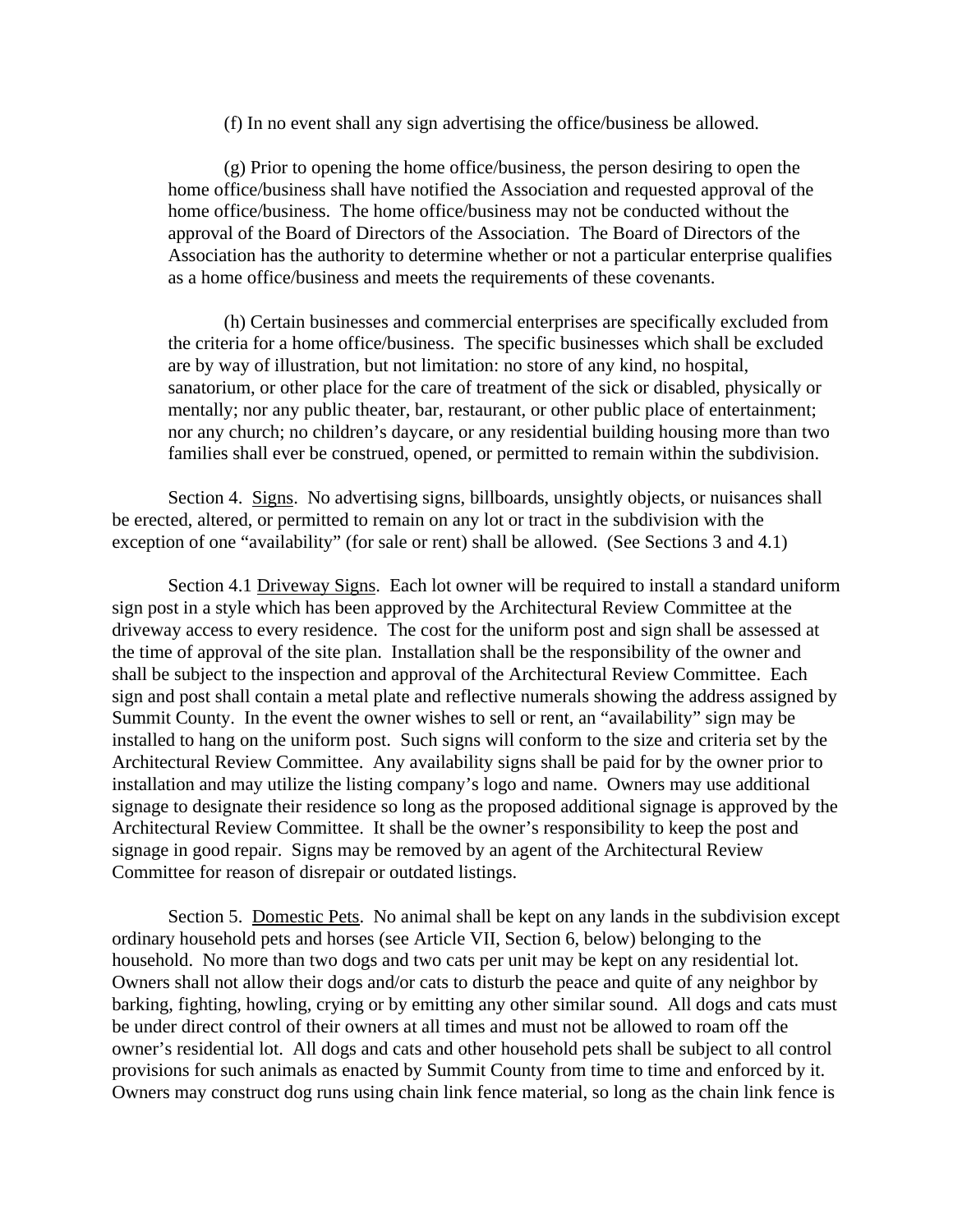screed with natural materials and is not visible from the road or the neighboring lots. Placement of the dog run and materials used to construct and/or screen the dog run must be approved by the Architectural Review Committee prior to construction.

Section 6. Horses. The number of horses allowed on any residential lot shall not exceed four (4) and must be owned or leased by the lot owner or other members of the lot owner's household. The Board of Directors of the Association may approve additional horses upon request from a lot owner only if all adjoining lot owners affirmatively agree to permit the additional horses. Owners must provide supplementary feed so that meadows on residential lots will not be overgrazed. Horses must be kept within a permanent enclosed area which must be kept clean, sanitary, and reasonably free of refuse, insects, and waste at all times The design and location of the enclosed area must be approved by the Architectural Review Committee prior to construction. Any owner who desires to pasture horses on their lot outside of the permanent enclosed area must present a grazing plan that must be approved by the Architectural Review Committee prior to implementation. Grazing plan approval will be required on an annual basis in order to ensure compatibility with irrigation procedures and future construction on adjacent property. Every owner who desires to graze horses outside of te permanent enclosed area is required to prevent a condition of over grazing of the meadows on his lot. I the event any area become denuded as a result of overgrazing, said owner shall be required to reseed that area to bring the ground cover back to a natural condition such as existed prior to the overgrazing. Failure to reestablish ground cover can result in the withdrawal by the Association of the right to maintain horses on a lot.

Section 7. Hay Meadows. The Declarant initially and, after assignment, the Association, owns all of the hay in the irrigated hay meadows of the subdivision, whether platted in open tracts, access easements or private lots. It is the responsibility of the Association to provide for the irrigation of the meadows, and fertilization, cutting and harvesting of the hay each season. The hay harvest yield, after any share provided to those who irrigate and cut and otherwise harvest the hay, shall be sold first to the owners of property in The Ruby Ranch and then to others at a price and at such timing priority as determined by the Board of Directors of the Association. No horses shall be allowed to graze or roam unrestricted in the irrigated meadows in the open area tracts or other open areas unless specifically authorized by the Board of Directors.

Section 8. Fences. All fences on any residential lot shall be constructed of wood or poles and of a design and in a location approved by the Architectural Committee. No fences except single strand non-barbed wire electric fences are permitted in the irrigated meadows. Any such electric fence must be removed by June 1 of each year to facilitate irrigation and harvesting of the hay and may be re-installed after the hay is cut and removed from the meadows. No fence may be constructed where it will limit access to or from any easement for ditches, utilities, green belts, open meadows or access to National Forest lands.

Section 9. Hunting and Firearms. No hunting or discharge of firearms shall be permitted anywhere within The Ruby Ranch subdivision.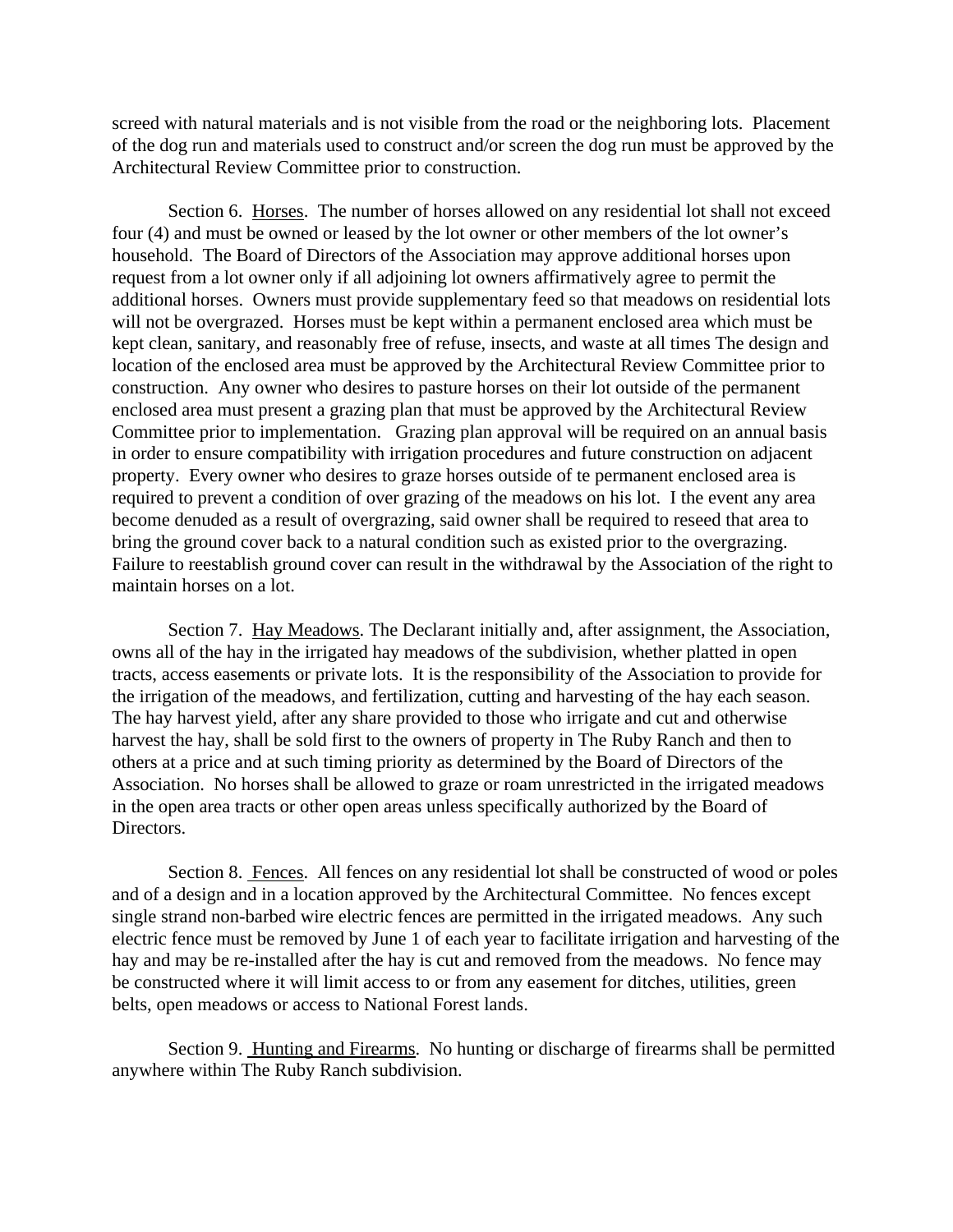Section 10. Forestry Maintenance. The Declarant or the Association shall have the right to enter upon any residential lot or tract to remove any dead or dying trees or other forest growth which may endanger other forest trees or growth because of disease, insect infestation, or other such causes. The cost of such treatment or removal shall be the obligation of the owner of the residential lot or tract where the subject trees or forest material is located.

Section 11. No Resubdivision. **After June 1, 2000,** no lot described on the recorded plat of the subdivision shall ever be resubdivided into smaller tracts or lots nor conveyed nor encumbered in any less than the full original dimensions as shown on said recorded plat.

Section 12. Combining Lots. If two or more contiguous residential lots are owned by the same owner or owners, they must be combined into one or more larger residential lots by means of a written document executed and acknowledged by all of the owners thereof, approved by the Architectural Committee, and recorded in the real property records of Summit County, Colorado. Any vacation of lot lines or easements is subject to the approval by the Summit County Board of Commissioners.

Section 13. Service Yards and Trash. All cloth lines, equipment, service yards, woodpiles or storage piles on any lot or tract in the subdivision shall be kept screened by adequate planting or fencing so as to conceal them from view of neighboring lots or tracts and streets and access roads. All abandoned vehicles, rubbish and trash shall be removed from all lots and tracts in the subdivision, shall not be allowed to accumulate and shall not be burned thereon. No trailer automobile or other vehicle or boat shall be constructed, reconstructed, or repaired upon any private area in such a manner than such construction, reconstruction or repair is visible from neighboring property or roads.

Section 14. Underground Utility Lines. All utility lines within the limits of the subdivision must be buried underground and may not be carried on overhead poles nor above the surface of the ground. Such lines include, but are not limited to, water, gas, electric, telephone, intercoms and television.

Section 15. Reseed Disturbed Surface Area. All natural surface areas disturbed for road or building construction shall be resurfaced with natural topsoil and reseeded or treed to is natural condition, consistent with the improvement constructed, as soon after construction as possible and in no case longer than 12 months after the completion of the construction.

Section 16. No Recreational Vehicles. No motorized recreational vehicles such as trail bikes or snowmobiles or unlicensed motorcycles or all-terrain vehicles shall be operated o any roads, private lots or common area tracts anywhere within the subdivision unless specifically authorized by the Board of Directors of the Association at a meeting open to all members preceded by notice of the intent to consider waiver of the prohibition.

Section 17. Rental. Owners shall have the right to periodically rent their residence so long as the rental activity does not result in any objectionable noise, fumes, dust, or electrical disturbance, nor does it increase traffic volumes or amount of parking within the property and so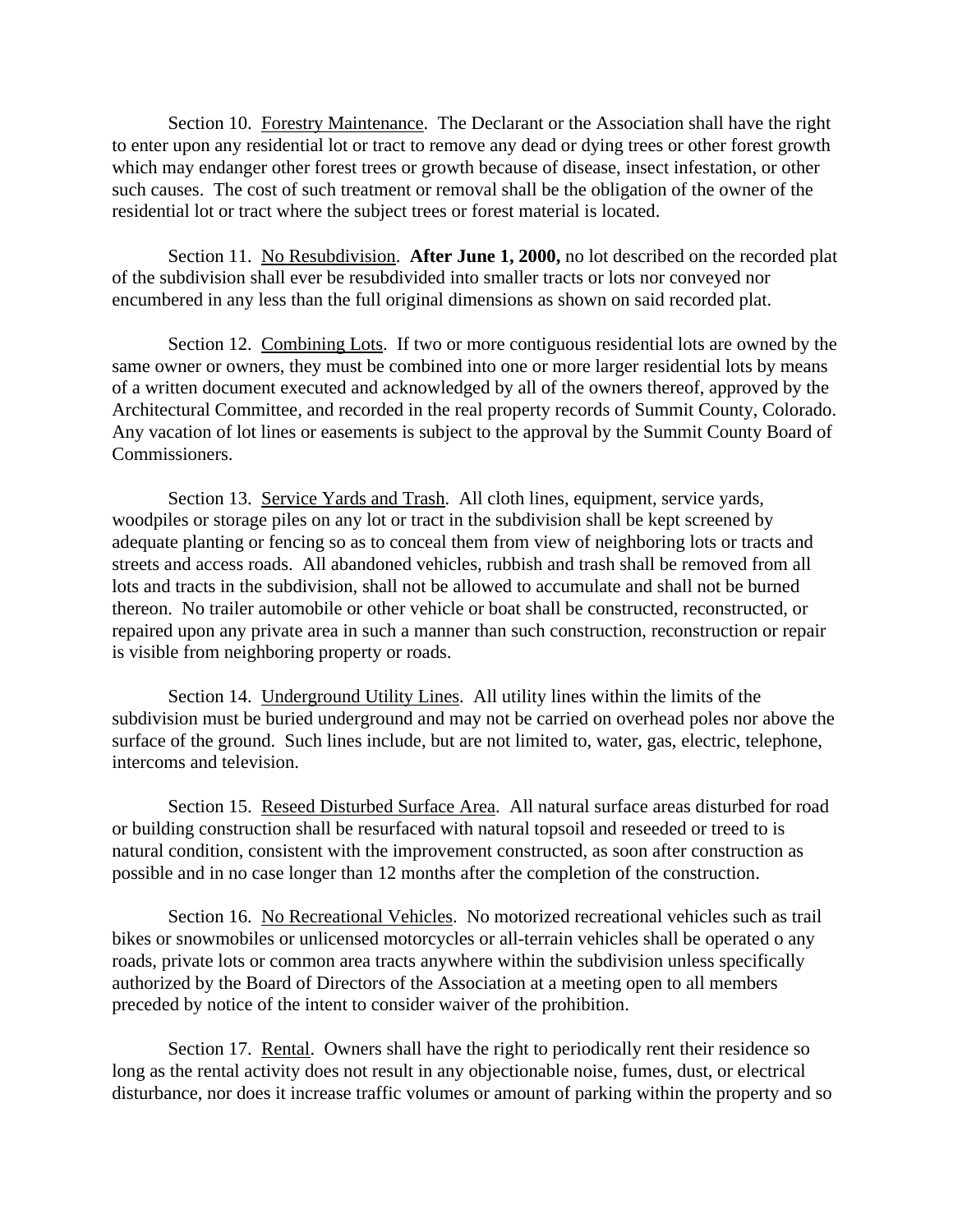long as such rental conforms with the single-family residential character of the subdivision.

## ARTICLE VIII - RESTRICTIONS on RESIDENTIAL LOTS

Section 1. Number and Location of Buildings. No buildings or structures shall be placed, erected, altered, or permitted to remain on any residential lot other than:

- (1) One detached single-family dwelling house containing a minimum of 2000 sq. ft. of finished living area and one smaller apartment-type residential unit **not to exceed 1000 sq. ft. of finished living area** as an integral part **of the dwelling house or of the garage;** and
- (2) One attached or detached garage per unit; and
- (3) One barn or stable or other non-residential out-building.

No dwelling house or other structure shall be placed, erected, altered, or permitted to remain on any residential lot at any site or location other than substantially that indicated on the development guide of the subdivision.

Section 2. Dwelling House to be Constructed First. No garage, barn, stable, or other outbuilding shall be constructed on any residential lot until after commencement of construction of the dwelling house on the same residential lot. All construction and alteration work shall be pursued diligently and each building, structure, or improvement which is commenced on any residential lot shall be entirely completed within 18 months after commencement of construction.

Section 3. Towers and Antennas. No towers or radio or televison antennas higher than three feet above the highest roof line of the dwelling house shall be erected on any residential lot, and all such towers and antennas must be structurally attached to the dwelling unit. All such towers or antennas must be submitted for approval by the Architectural Committee pursuant to Article VI of these covenants.

Section 4. Trees and Landscaping. No tress or brush growing on any residential lot shall be felled or trimmed nor shall nay natural areas be cleared, or formal lawn areas constructed, or landscaping performed on nay residential lot without the prior written permission of the Architectural Committee.

Section 5. Tanks. No elevated tanks of any kind shall be erected, placed, or permitted upon nay residential lot. Any tank used in connection with any dwelling unit or other structure on any residential lot, including tanks for storage of gas, fuel oil, gasoline, oil, or water shall be buried or if located above ground the location and screening shall be as determined by the Architectural Committee.

Section 6. Used or Temporary Structure. No used or previously erected or temporary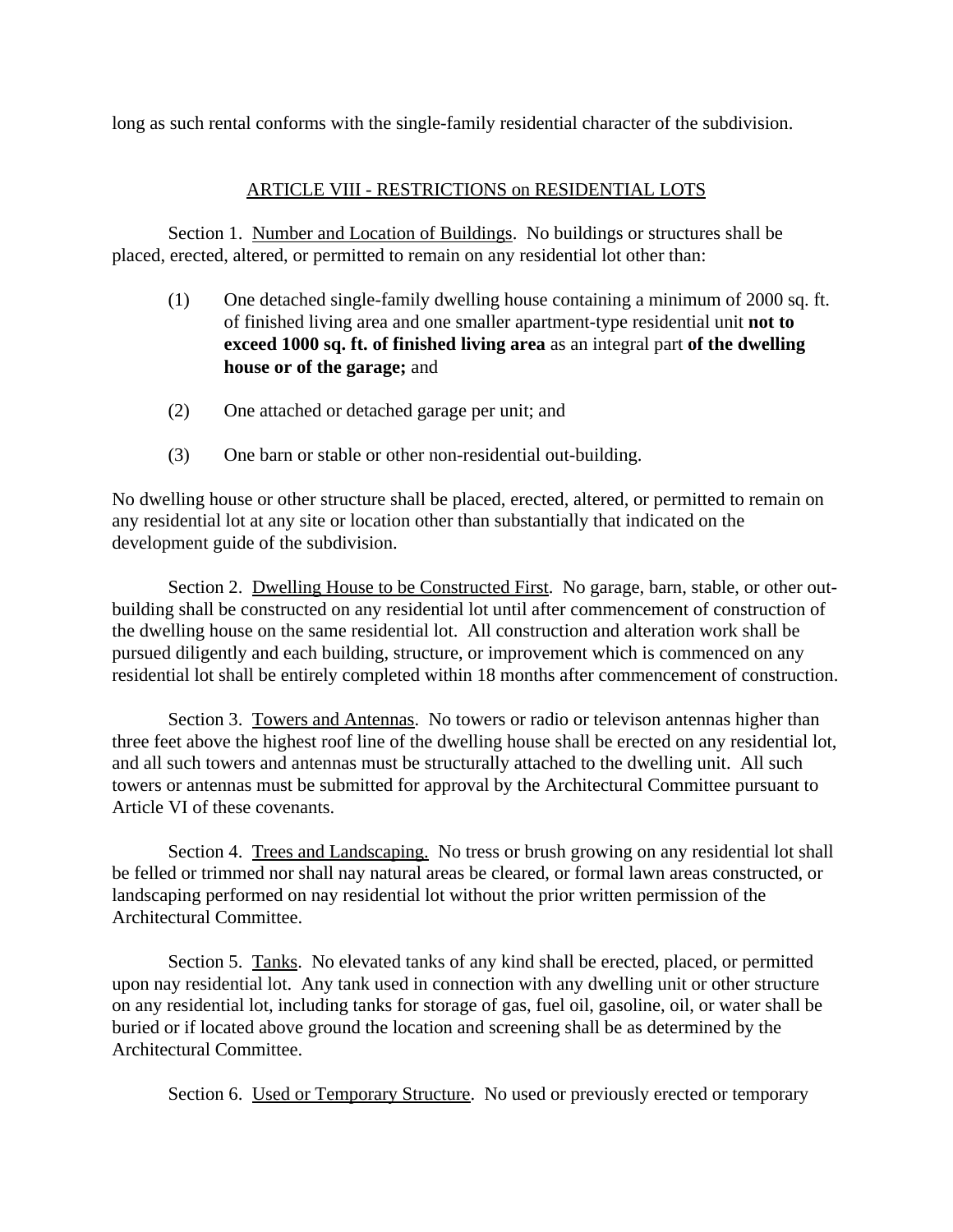house, structure, house trailer, or non-permanent out-building shall ever be placed, erected, or allowed to remain on any residential lot, except during construction periods, and no dwelling unit shall be occupied in any manner prior to its completion. Pickup campers, camping trailers, recreational vehicles and any other such equipment may be stored on private property provided it is thoroughly screened from view from the road and adjoining residential lots and common area tracts.

Section 7. Exterior Lighting. All exterior lights and light standards on residential lots shall be approved by the Architectural Committee for harmonious development and the prevention of lighting nuisances to other lands in the subdivision.

Section 8. Off-Street Parking. No dwelling unit shall be constructed on any residential lot unless there is concurrently constructed on the same lot adequate off-street parking area for at least four automobiles per residential unit.

Section 9. Garbage Disposal and Sanitary Systems. Each dwelling unit or other structure containing a kitchen constructed on any residential lot in the subdivision shall be equipped with a garbage grinder or garbage disposal unit of a type approved by the Architectural Committee. No sewerage disposal system, sanitary system, cesspool, or septic tank shall be constructed, altered, or allowed to remain or be used on any lot or tract unless fully approved as to design, capacity, location, and construction by all proper public health agencies of the State of Colorado and the County of Summit, and by the Architectural Committee.

#### ARTICLE IX - RESTRICTIONS on COMMON TRACTS

Section 1. Improvements. No improvements of any kind or nature shall be constructed, altered, or allowed to remain on any common tract except private roads giving access to other lots and tracts in the subdivision, noncommercial stables or barns, training tracks, jumping courses, polo fields, meadows, clubhouses, swimming pools, tennis courts, golf courses, lakes and ponds, recreational facilities, bridle paths or similar improvements for the benefit of or use of all the member of the Association. All such improvements shall be approved by the Architectural Committee as elsewhere provided, and shall conform and harmonize in appearance, siting, and cost with existing structures on and the overall development plans for the subdivision.

#### ARTICLE X - EASEMENTS RESERVED

Section 1. Utility Easements Reserved. Declarant hereby reserves to itself, its successors and assigns, perpetual easements ten feet in width on each side of the boundary line along the entire perimeter of each lot and tract described on the recorded plats of The Ruby Ranch subdivision, for the purpose of constructing, maintaining, operating, replacing, enlarging, and repairing electric, telephone, television, water, irrigation, sewer, gas and similar utility lines, including all pipes, wires, ditches, conduits, culverts, walking trails and riding trails.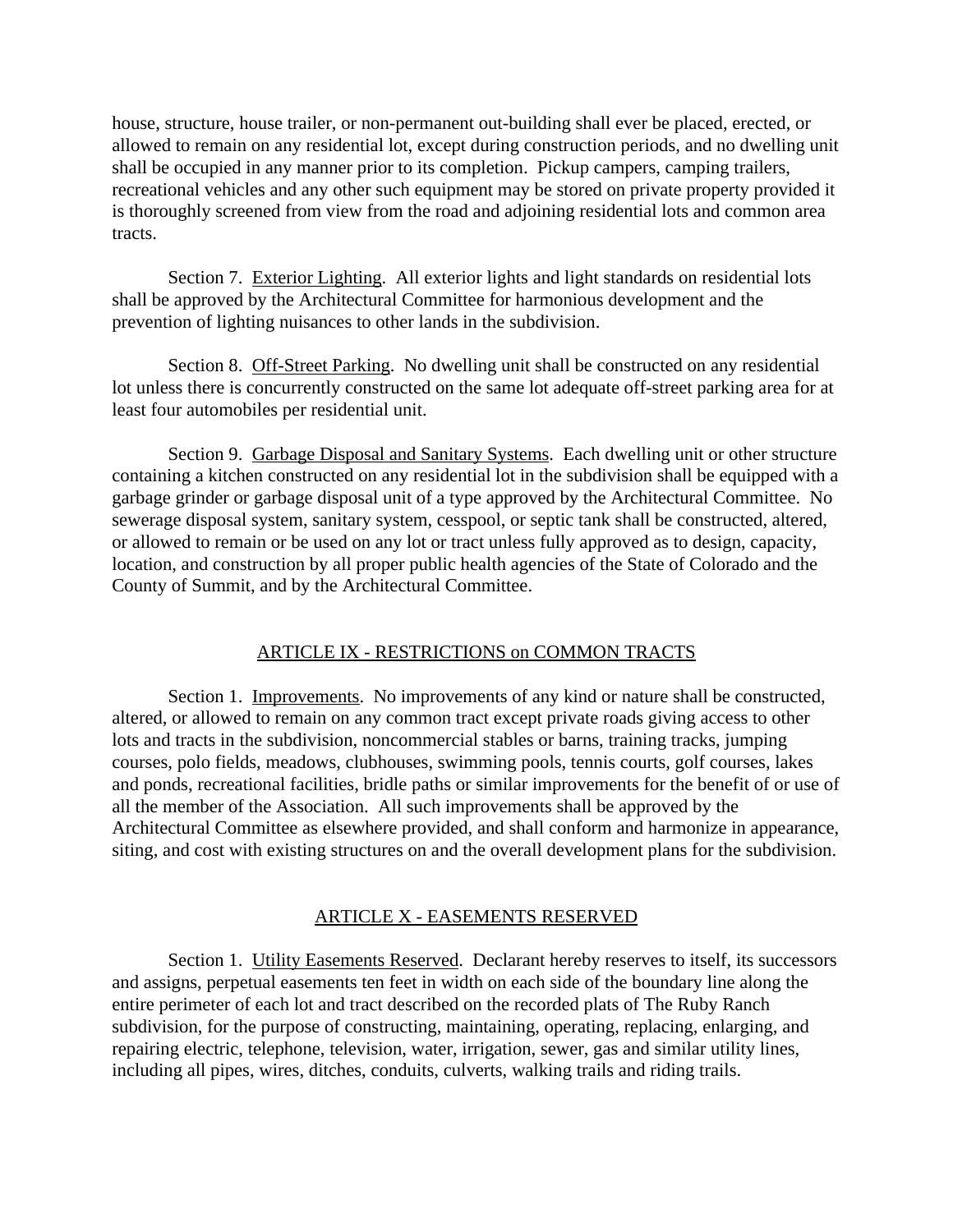Section 2. Irrigation Easements and Rights Reserved. Declarant hereby reserves to itself, its successors and assigns, until assigned to the Association, perpetual easements 20 feet in width across all of the lands in the subdivision centered along the line of all irrigation ditches and laterals presently in existence or hereafter constructed with the consent of the owners of the lands across which constructed, for the purpose of construction, maintaining, and operating irrigation ditches and laterals for the proper irrigation of all meadow lands in the subdivision located on any lots and tracts therein and covenants that it shall maintain and operate said ditches for proper irrigation of all meadow lands. Declarant similarly reserves to itself, its successors and assigns, the right to, and covenants that it will, irrigate all such meadow lands at all reasonable times, and to go on all lots and tracts in the subdivision for the purpose of irrigating such meadow lands so as to preserve and maintain their natural beauty.

Section 3. Easements for Private Roads. Declarant hereby reserves to itself, its successors and assigns, perpetual easements across all common areas in the subdivision for private roads giving access to the residential lots in the subdivision; provided that no such private road shall ever be constructed or used without the prior written permission of the Architectural Committee.

Section 4. High Pressure Gas Easement. An easement varying in width from 25 to 50 feet dated February 2, 1971, exists on residential lots 5, 11, 12, 13 and 14, and open space Tract B in Filing 1 of The Ruby Ranch as shown on the recorded plat thereof. The Western Slope Gas Company has constructed a high pressure natural gas transmission line in this easement and a license agreement exists with said Gas Company. No fences may be built anywhere within this easement. Contractors and owners of the subject lots should contact the local office of Western Slope Gas Company.

#### ARTICLE XI - ENFORCEMENT

Section 1. Enforcement Actions. The Association, the Architectural Committee, or any owner shall have the right to prosecute any action to enforce the provisions of all of these covenants by injunctive relief, on behalf of itself and all of part of the owners of lands within the subdivision. They shall have the right to enforce all restrictions, conditions, covenants, reservations, liens and charges now or hereafter imposed by the provisions of this Declaration, except as provided in Article XII, Section 1. Failure by the Association, the Architectural Committee, or any owner to enforce any covenant or restriction herein contained shall in no event be deemed a waiver of the right to do so thereafter.

#### ARTICLE XII - GENERAL PROVISIONS

Section 1. Limitations on Actions. In the event any construction or alteration or landscaping work is commenced upon any of the lands in the subdivision in violation of these covenants and no action is commenced within 60 days thereafter to restrain such violation, then injunctive or equitable relief shall be denied, but an action for damages shall still be available to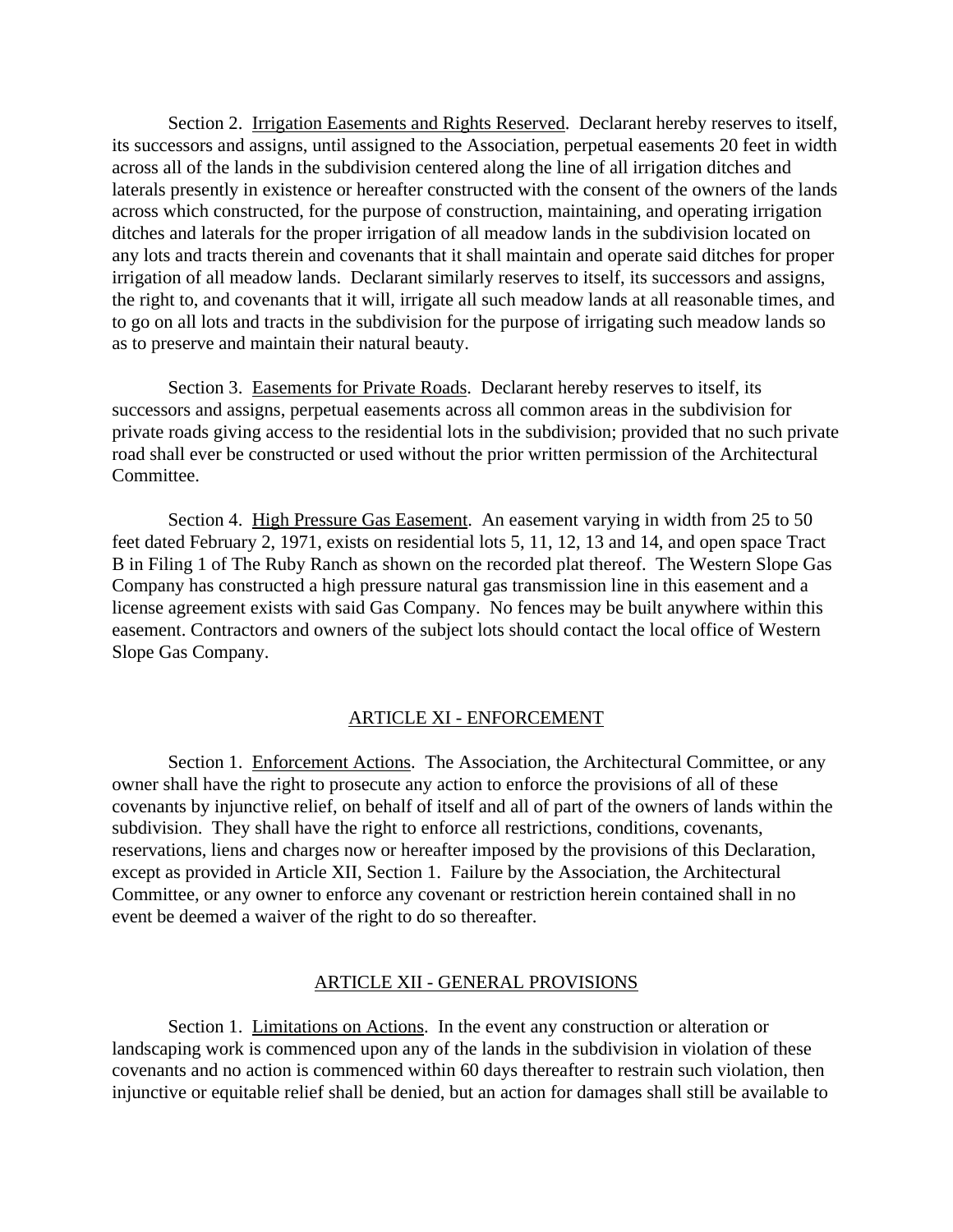any party aggrieved. Said 60-day limitation shall not apply to injunctive or equitable relief against other violations of these covenants.

Section 2. Severability. Invalidation of any one of these covenant provisions or restrictions by judgement or court order shall in no way affect any other provisions, which shall remain in full force and effect.

Section 3. Term and Binding Effect. The covenants and restrictions of this Declaration shall run with and bind the land, for a term of twenty (20) years from the date of this Declaration is recorded, after which time they shall be automatically extended for successive periods of ten (10) years. They shall be a burden on the title to all of the lands in the subdivision, and the benefits thereof shall insure to the owners, heirs, successors, or assigns of all of the lands in the subdivision, and the benefits and burdens of all said covenants shall run with the title to all of the lands within the subdivision.

Section 4. Amendment. The Declaration may be amended during the first twenty (20) year period by an instrument signed by the owners of not less than ninety percent (90%) of the lots, and thereafter by an instrument signed by the owners of not less than seventy-five percent (75%) of the lots. Any amendment must be recorded.

Section 4.1. Execution and Counterparts. Each owner may sign Amendment documents in counterparts and it is understood and agreed that each such signature and notary acknowledgment of owners will be attached to the original amendment documents for recording.

Section 5. Additional Land. Additional adjacent land shown as Filing 3 on the Master Plan approved by the Board of County Commissioners on My 5, 1979, and an enclave of approximately 18 acres located near the northeast portion of the master-planned area may be annexed as additional filings by the Declarant without the consent of members within ten years of the date of this instrument. It is anticipated that the developer will proceed with at least subsequent Filing 3 of the Master Plan as approved by the Board of County Commissioners, bu the developer is not bound to proceed with proposed additions. Residential lots in the proposed additions, if made, will be become subject to their just share of Association expenses.

Section 6. Paragraph Headings. The paragraph headings in this instrument are for the convenience only and shall not be construed to be a part of the covenants contained herein.

IN WITNESS WHEREOF, the undersigned, being the Declarant herein, has hereunto set its hand and seal this 28th day of December, 1989.

Attest: Carolyn V. Baker - Secretary J.M. Lacy - President The Shirley Company, a Colorado Corporation - Declarant Julia K. Smith - Secretary E. Neal Smith - President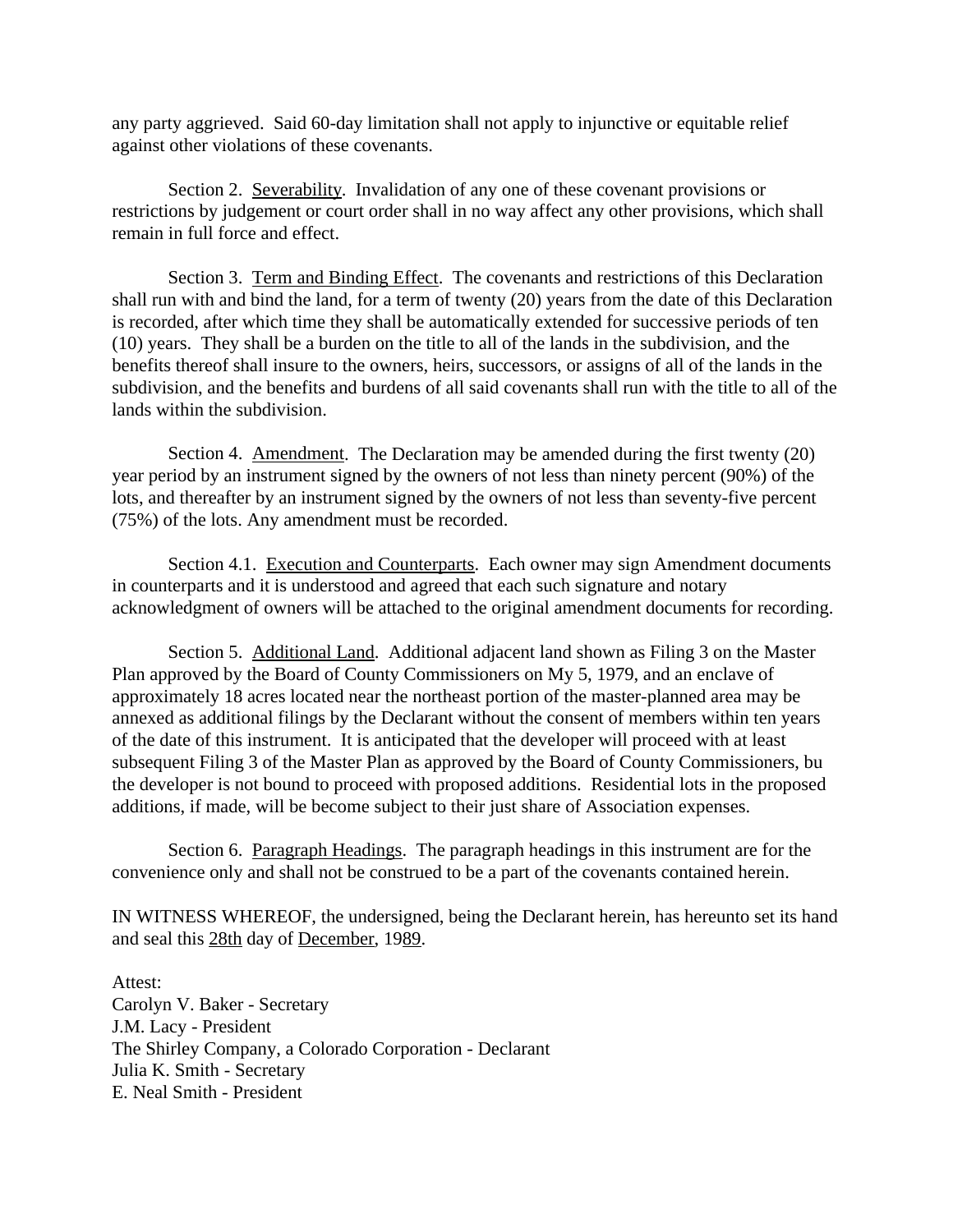#### EXHIBIT A

#### LEGAL DESCRIPTION OF FILING 1 SUBDIVISION, THE RUBY RANCH

Know all men by these presents that JMC Co., as owner of the land described as follows: That tract of land being a portion of the  $S\frac{1}{2}$  of Section 2 and the N $\frac{1}{2}$  of the N $\frac{1}{4}$  of Section 11, T5S, R78W of the 6th P.M. Summit County, Colorado, being more particularly described as follows:

Beginning at the northeast corner of the SE quarter of said Section 2; thence N89 degrees 39 minutes 13 seconds W along the north line of said southeast quarter a distance of 1103.55 feet; thence S62 degrees 51 minutes 46 seconds W a distance of 240.16 feet; thence 367.62 feet along the arc of a curve to the left having a central angle of 29 degrees 03 minutes 10 seconds and a radius of 725 feet; thence S33 degrees 48 minutes 36 seconds W a distance of 71.10 feet; thence 236.09 feet along the arc of a curve to the right having a central angle of 60 degrees 07 minutes 13 seconds and a radius of 225.00 feet; thence N86 degrees 04 minutes 11 seconds W a distance of 344.53 feet; thence 326.56 feet along the arc of a curve to the left having a central angle of 61 degrees 43 minutes 18 seconds and a radius of 305.00 feet; thence S32 degrees 12 minutes 31 seconds W a distance of 155.36 feet; thence 195.68 feet along the arc of a curve to the left having a central angle of 17 degrees 56 minutes 20 seconds and a radius of 625.00 feet; thence 24.17 feet along the arc of a curve to the left having a central angle of 06 degrees 54 minutes 00 seconds and a radius of 200.68 feet; thence S48 degrees 55 minutes 47 seconds W a distance of 564.64 feet to a point on the north line of the southeast  $\frac{1}{4}$  of the southwest ¼ of said Section 2; thence N88 degrees 00 minutes 17 seconds W a distance of 1017.78 feet to the northwest corner of said southeast quarter of the southwest  $\frac{1}{4}$ ; thence S01 degrees 02 minutes 46 seconds E a distance of 1316.64 feet to the southwest corner of said SE  $\frac{1}{4}$  of the SW  $\frac{1}{4}$ ; thence S89 degrees 53 minutes 21 seconds E along the south line of said Section 2 and the north line of said Section 11 a distance of 1371.16 feet to the northwest corner of the north  $\frac{1}{2}$  of the NE  $\frac{1}{4}$  of said Section 11; thence S00 degrees 06 minutes 57 seconds E a distance of 1318.90 feet to the southwest corner of said north ½ of the NE ¼; thence S89 degrees 58 minutes 02 seconds E a distance of 2735.62 feet to the southeast corner of said N  $\frac{1}{2}$  of the NE  $\frac{1}{4}$ ; thence N00 degrees 03 minutes 00 seconds W a distance of 1324.04 feet to the section corner common to the sections 1, 2, 11 and12; thence N01 degrees 33 minutes 44 seconds W along the east line of the SE ¼ of said Section 2 a distance of 2609.17 feet to the point of beginning: EXCEPTING there from that portion of the Willow Creek Placer M.S. No. 1259 lying in the SE ¼ of Section 2, T5S, R78W of the 6th P.M., Summit County, Colorado. Being more particularly described as follows: Commencing at the northeast corner of said SE ¼ thence S01 degrees 33 minutes 44 seconds E along the east line of said SE ¼ a distance of 1136.49 feet to a point on the 2-3 line of said M.S. No. 1259 , said point also being a corner on the west line of that tract of land as described in Book 201 at page 200 in the office of the Summit County Clerk and Recorder, said point also being the true point of beginning; thence N16 degrees 54 minutes 44 seconds W along said 2-3 line a distance of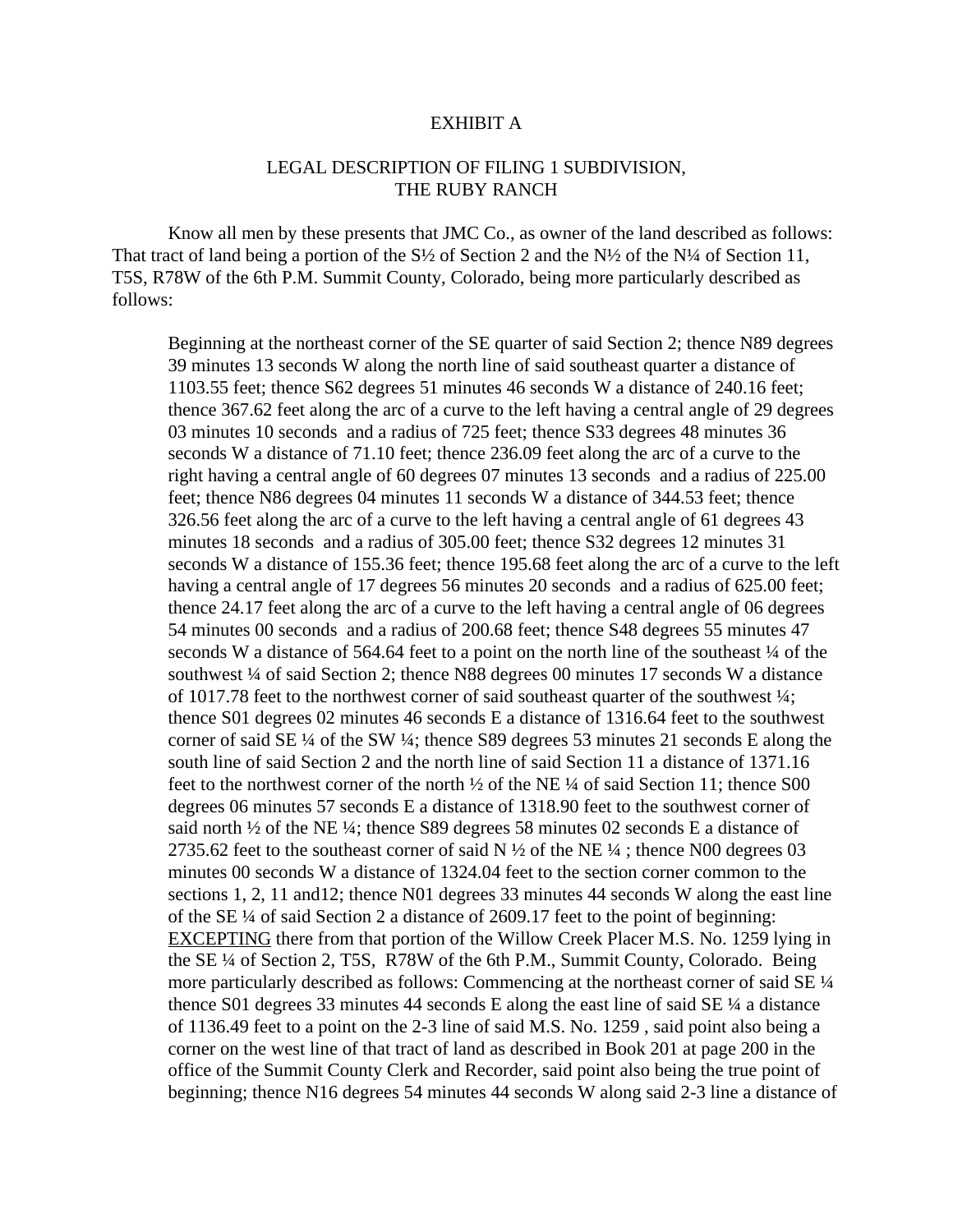587.37 feet to corner No. 3 minutes thence N73 degrees 17 minutes 16 seconds E along the 3-4 line of said M.S. No. 1259 a distance of 161.09 feet to said east line of the SE ¼; thence S01 degrees 33 minutes 44 seconds E along said east line a distance of 608.54 feet to the true point of beginning containing 2271.170 acres more or less.